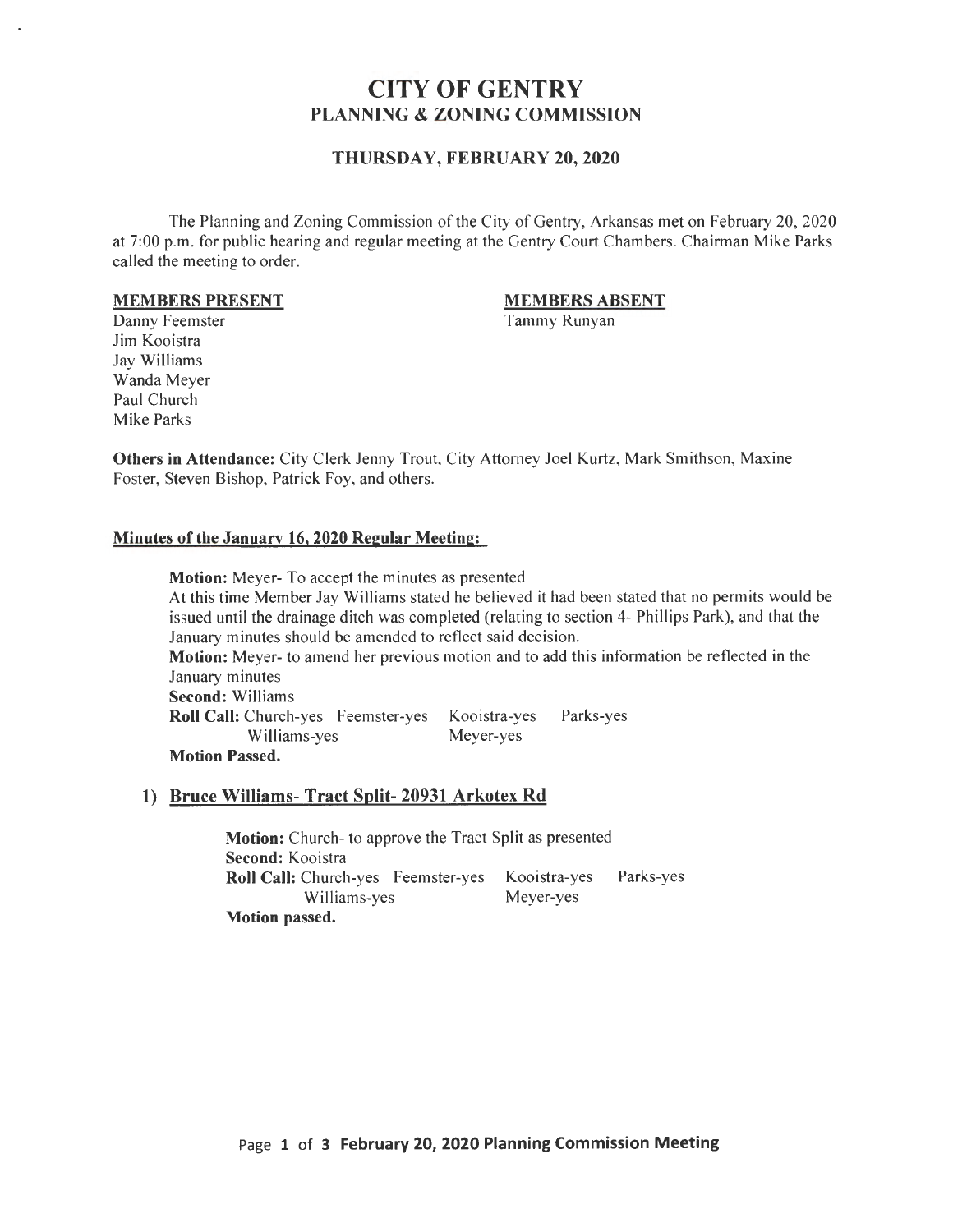# **2) Rustic Ridge- Subdivision 3- Final**

After review and consideration of the Subdivision Checklist: Regarding #12- a copy of the restrictive covenants are to be provided by noon on February 21, 2020; regarding #15- the Engineering certification with respect to the adequacy and suitability of the new & existing utilities to service the subdivision- must be signed & dated & attached to the plat

**Motion:** Williams- to approve the presented checklist with the noted exceptions **Second:** Feemster **Roll Call:** Church-yes Feemster-yes Kooistra-yes Parks-yes Williams-yes Meyer-yes **Motion passed. Approved to send to City Council** 

# **3) Crye-Leike- Lot Line Adjustment Parcel# 10-00750-000**

After review and consideration:

**Motion:** Church- to approve replat as shown **Second:** Kooistra **Roll Call:** Church-yes Feemster-yes Kooistra-yes Williams-yes **Motion passed.**  Meyer-yes Parks-yes

# **4) Rustic Flats- Sketch Plan# 10-00145-000**

After review and consideration of the Sketch Plan:

**Motion:** Williams- to approve as presented **Second:** Kooistra **Roll Call:** Church-yes Feemster-yes Kooistra-yes Williams-yes **Motion passed.**  Meyer-yes Parks-yes

At this time Mark Smithson had questions seeking recommendations for a possible lot split, widening of a driveway and, adding an accessory building, all regarding planning and zoning codes currently in place.

Members of the Commission voiced opinions of the lot in question and, stated that a split was not possible due to the location.

Regarding questions for the widening of a driveway: All members decided the property owner should be allowed issue of the permit in order to do so.

And, adding an accessory building to a property in question, should be allowed.

It was determined that changes to the zoning ordinance may need to be made at a later date.